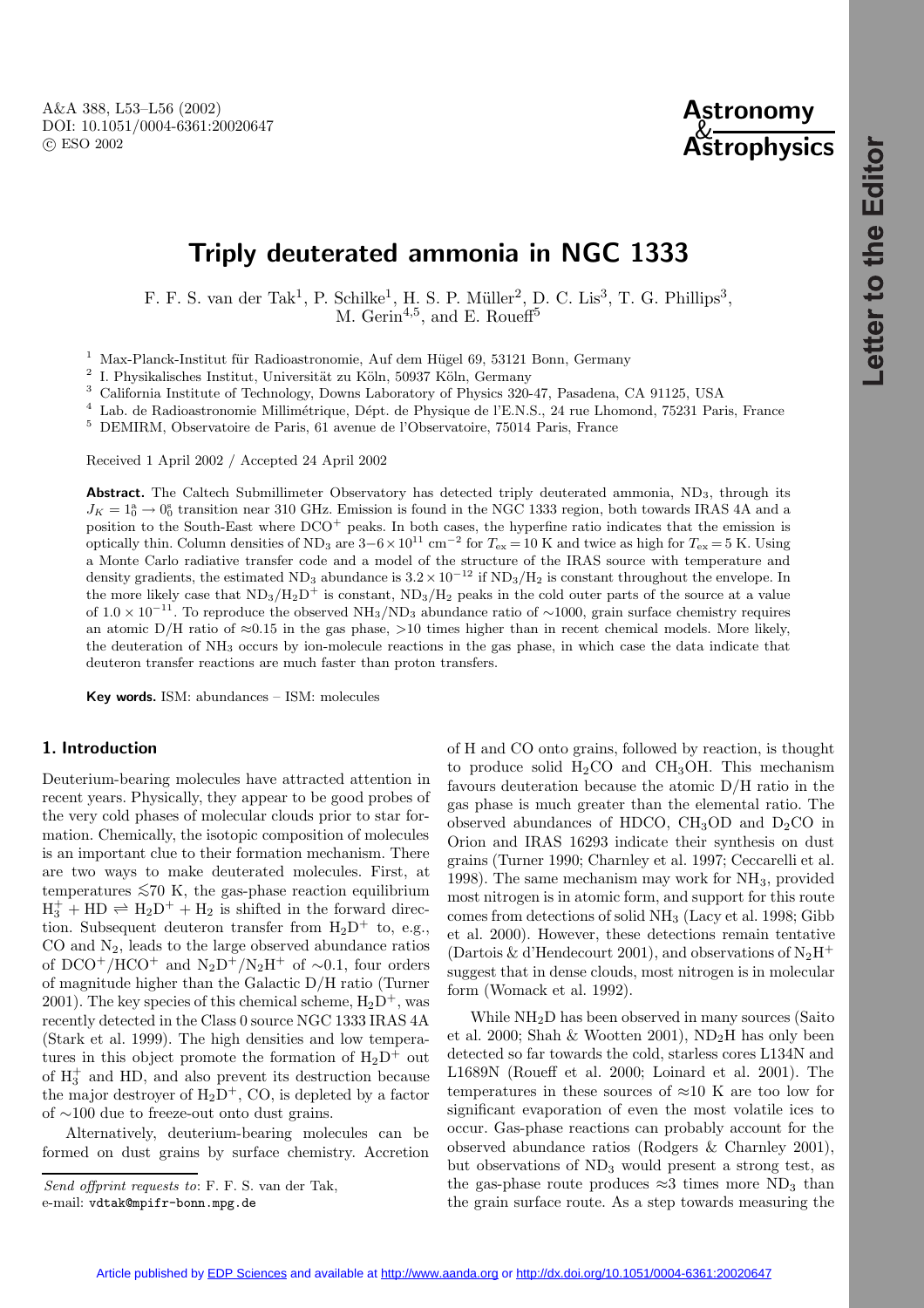

**Fig. 1.** Top: Spectrum of NGC 1333 IRAS 4A near 309.9 GHz, taken with the CSO, with the 3-component fit described in the text overplotted and the expected positions of the hyperfine components of the ND<sub>3</sub>  $J_K = 1_0^a \rightarrow 0_0^s$  line indicated. Bottom: Spectrum taken at the  $(+23, -06)$ <sup>"</sup> offset position, where  $DCO<sup>+</sup>$  peaks.

relative importance of gas-phase and solid-state deuteration, we have observed  $ND_3$  towards NGC 1333. Together with similar observations towards Barnard 1 by Lis et al. (2002), this is the first detection of a triply deuterated molecule in interstellar space.

# **2. Observations and results**

The rotational energy levels of symmetric top molecules are labeled by the total angular momentum J and its projection on the molecular symmetry axis  $K$ . For  $NH<sub>3</sub>$  and ND3, inversion motion splits each level further into states which are symmetric (s) and antisymmetric (a) upon reflection in the plane of the H or D atoms. The measured frequencies of the ND<sub>3</sub>  $J_K = 1_0^a \rightarrow 0_0^s$  transition  $(E_u = 14.9 \text{ K})$  are 309908.46  $(F = 1 \rightarrow 1)$ , 309909.69  $(F = 2 \rightarrow 1)$  and 309911.53  $(F = 0 \rightarrow 1)$  MHz; those of the  $J_K = 1_0^8 \rightarrow 0_0^8$  transition  $(E_u = 14.8 \text{ K})$  are 306735.58  $(F = 1 \rightarrow 1)$ , 306736.96  $(F = 2 \rightarrow 1)$  and 306738.95  $(F = 0 \rightarrow 1)$  MHz (Helminger & Gordy 1969). Due to spin statistics, the  $1^a_0 \rightarrow 0^s_0$  transition is stronger than the  $1_0^s \rightarrow 0_0^a$  transition by a factor of 10.

The Caltech Submillimeter Observatory (CSO) is a 10.4-m single-dish antenna located atop Mauna Kea,

Hawaii. At 310 GHz, the CSO has an FWHM beam size of  $25$ ", slightly larger than the diffraction limit. Initial observations of the ND<sub>3</sub>  $1^{\text{a}}_{0} \rightarrow 0^{\text{s}}_{0}$  line toward NGC 1333 IRAS 4A  $(\alpha_{2000} = 03^{\text{h}} 29^{\text{m}} 10^{\text{s}} 3, \delta_{2000} = +31^{\circ} 13' 32'')$  were carried out December 5–8, 2001. Additional data were taken January 24, 2002, with the local oscillator frequency shifted to verify the sideband origin of detected features. Weather conditions were average with zenith opacities of ≈0.1 at 225 GHz. An IF frequency of 1594 MHz was used to put the  $1_0^s \rightarrow 0_0^a$  transition in the image sideband. To subtract atmospheric and instrumental background, positions  $240''$  offset were observed using the chopping secondary mirror. The main beam efficiency at the time of observations, measured through observations of Saturn, was 64%, using a planetary brightness temperature of 135 K at 310 GHz.

Figure 1 (top) shows the combined data from all nights, aligned in signal frequency. This spectrum represents 151 min of on-source integration with a mean  $T_{\rm sys}$ of 521 K and a source elevation of 44◦. A feature is detected at 309909.4 MHz, at which frequency neither the JPL (Pickett et al. 1998, spec.jpl.nasa.gov) nor the CDMS (Müller et al. 2001, www.cdms.de) catalog lists any plausible molecular lines other than ND3. The 307 GHz component is not detected to  $T_{\text{mb}} < 14 \text{ mK } (1\sigma)$ .

Data were also obtained at a position  $23^{\prime\prime}$  East and  $6^{\prime\prime}$ South of the IRAS 4A position, which is where the  $DCO^+$  $3 \rightarrow 2$  emission peaks (Lis et al., in preparation). The bottom panel of Fig. 1 shows that the  $ND_3$  line is also somewhat stronger than at the IRAS 4A position. The noise level for this spectrum is 23 mK  $(1\sigma)$ .

Lines of  $ND_3$  exhibit hyperfine structure due to coupling of the <sup>14</sup>N nuclear spin with the rotational angular momentum. Splitting due to D, owing to its small quadrupole moment, is only  $\approx 200$  kHz and remains unresolved in our data. Thus, we have fitted the observed spectrum with three Gaussian profiles with optical depth ratios of 5:3:1 and assuming that the components have equal widths and excitation temperatures. Such a fit has four parameters: optical depth  $\tau$ , central velocity  $V_0$ , line width  $\Delta V$  and intensity  $T_{\rm mb} = \tau (T_{\rm ex} - T_{\rm bg})$ . We used the HFS method inside the CLASS package. Leaving all parameters free gives the values reported in Cols. 2–5 of Table 1. For the IRAS 4A position, fixing  $V_0$  and/or  $\Delta V$  to values measured in other lines, 7.0 and 1.2 km s<sup>-1</sup> (Blake et al. 1995) gives similar results. The fit results indicate that the line shape is consistent with the optically thin hyperfine intensity ratio of 5:3:1, but that the signal to noise is not high enough to constrain the optical depth. Without taking hyperfine broadening into account, ∆V at the IRAS 4A position would be 2.6 km s<sup> $-1$ </sup>, much broader than other lines from the cold component of this source (Blake et al. 1995). The line shape thus confirms the assignment of the line to  $ND_3$ .

From the observed line strengths integrated between 3.5 and 10.0 km s<sup>-1</sup>, given in Col. 6 of Table 1, we estimate the  $ND_3$  column density assuming an excitation temperature  $T_{ex} = 10$  K. In the optically thin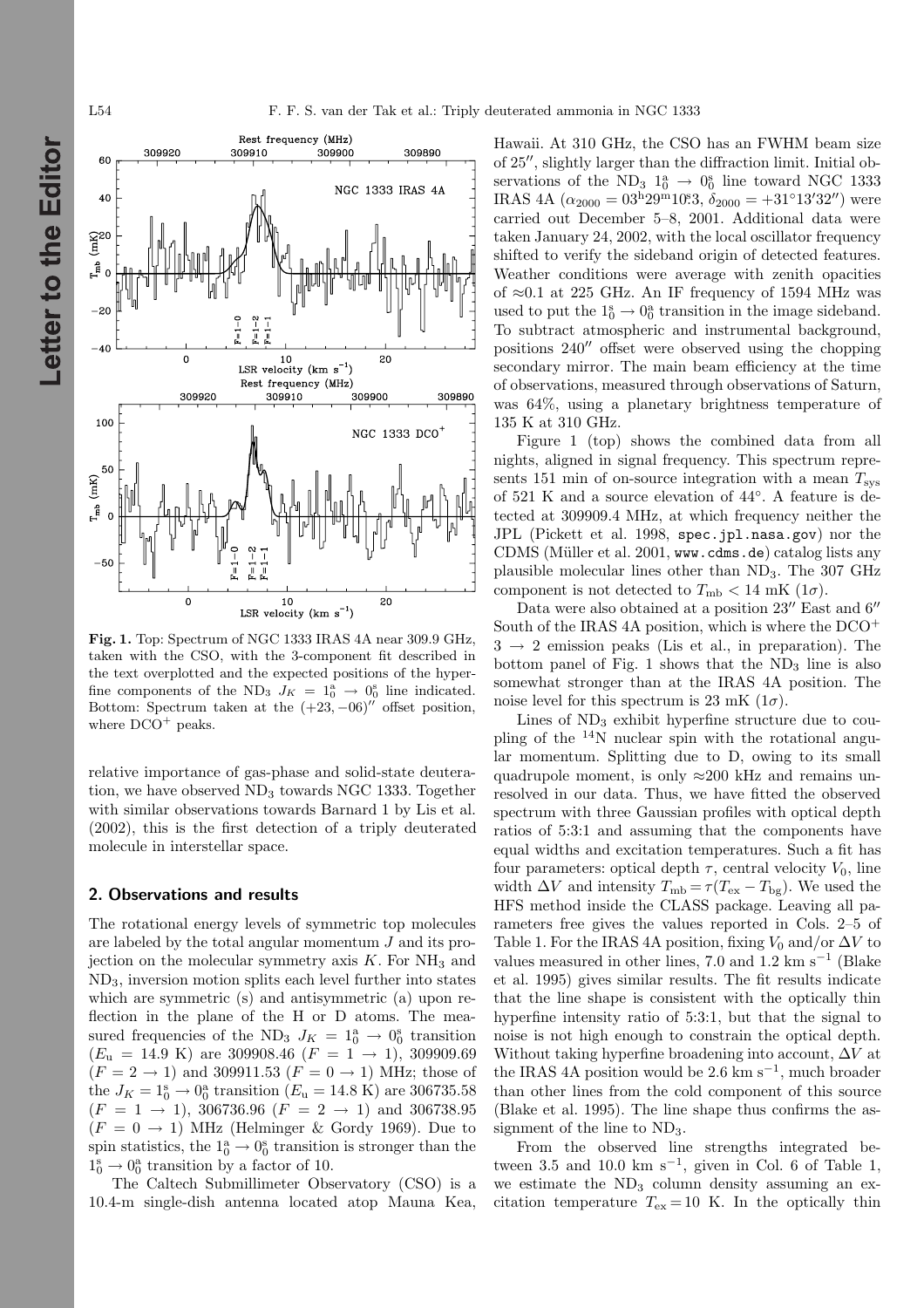Table 1. Line parameters<sup>a</sup>.

| Position                |         | V <sub>0</sub> | $\Delta V$             | $T_{\rm mb}\tau$ | $T_{\rm mb} dV$         | $N(T_{\rm ex} = 10 \text{ K})$ $N(T_{\rm ex} = 5 \text{ K})$ |                            |
|-------------------------|---------|----------------|------------------------|------------------|-------------------------|--------------------------------------------------------------|----------------------------|
|                         |         | $km s^{-1}$    | $~\rm{km}~\rm{s}^{-1}$ | mK               | $mK$ km s <sup>-1</sup> | $10^{11}$ cm <sup>-2</sup>                                   | $10^{11}$ cm <sup>-2</sup> |
| IRAS $4A \quad 0.6(20)$ |         | 7.0(2)         | 1.6(6)                 | 81(62)           | 71(21)                  | 2.9(9)                                                       | 6.3(19)                    |
| $DCO+$                  | 0.1(27) | 6.5(1)         | 1.0(2)                 | 149(22)          | 144(43)                 | 5.9(18)                                                      | 12.8(38)                   |

<sup>a</sup> Numbers in brackets denote the uncertainty in units of the last decimal.

limit, but outside the Rayleigh-Jeans regime, and using a background temperature of  $T_{\text{bg}} = 2.7$  K, the velocityintegrated optical depth follows from

$$
\int T_{\rm mb} \mathrm{d}V = \frac{h\nu}{k} \left( \frac{1}{e^{h\nu/kT_{\rm ex}} - 1} - \frac{1}{e^{h\nu/kT_{\rm bg}} - 1} \right) \int \tau \mathrm{d}V
$$

so that

$$
\int \tau dV = \frac{c^3}{8\pi\nu^3} A N_u (e^{h\nu/kT_{ex}} - 1)
$$

with

$$
N_{\rm u} = \frac{g_{\rm u} N}{Q(T_{\rm ex})} e^{-E_{\rm up}/kT_{\rm ex}}
$$

yields the column density estimates in Col. 7 of Table 1. Here,  $Q(T_{\text{ex}})$  is the partition function  $\sum_i g_i e^{-E_i/kT_{\text{ex}}},$ equal to 38.3 for  $T_{\text{ex}} = 10$  K. The Einstein A coefficient of  $2.57 \times 10^{-4}$  s<sup>-1</sup> follows from the dipole moment of 1.49 D (di Lonardo & Trombetti 1981).

The assumed value of  $T_{\text{ex}}$  represents a kinetic temperature at which chemical fractionation should be efficient. However, at densities well below the critical density of this line,  $10^7-10^8$  cm<sup>-3</sup>,  $T_{ex}$  will drop below  $T_{kin}$ , which changes the column density estimate. As an example, the last column of Table 1 gives the values for  $T_{ex} = 5$  K.

## **3. Abundance of ND3**

To estimate the abundance of  $ND_3$  we have used the Monte Carlo radiative transfer program by Hogerheijde & van der Tak (2000, talisker.as.arizona.edu/ ∼michiel/ratran.html). Lacking auxiliary data on the  $DCO<sup>+</sup>$  position, we concentrate on NGC 1333 IRAS 4A, for which we take the temperature and density structure from Stark et al. (1999). Between the outer and inner radii of 3100 and 10 AU, temperatures increase from 13 to 320 K, and densities from  $2 \times 10^6$  to  $4 \times 10^{11}$  cm<sup>-3</sup>;  $N(H_2)=3.1 \times 10^{23}$  cm<sup>-2</sup> in a 13" beam, but strongly depends on beam size due to the  $R^{-2}$  density distribution. The radiative transfer model for  $ND<sub>3</sub>$  includes the 30 terms up to  $100 \text{ cm}^{-1}$  above ground, including the inversion splitting but not the hyperfine structure. Rate coefficients for de-excitation of  $NH_3$  in collisions with  $H_2$ from Danby et al. (1988) are used, scaled to the different reduced mass of the  $ND_3-H_2$  system, and augmented with the terms that are Pauli-forbidden in  $NH<sub>3</sub>$ , and with transitions that would be ortho-para conversions in NH3. Initially, a constant abundance of  $ND_3$  (relative to  $H_2$ )

was assumed. The excitation of  $ND_3$  as a function of radius is calculated with the Monte Carlo program. The result is integrated over the line of sight and convolved with a  $25^{\prime\prime}$  beam. The area under the synthetic line profile matches the observed value for  $ND_3/H_2 = 3.2 \times 10^{-12}$ .

As an alternative model, the  $ND_3$  abundance was assumed to follow that of  $H_2D^+$ . The major chemical formation path to  $ND_3$  starts with the reaction of  $NH_3$  with  $H_2D^+$  and its derivatives DCO<sup>+</sup> and N<sub>2</sub>D<sup>+</sup>, and proceeds through  $NH<sub>2</sub>D$  and  $ND<sub>2</sub>H$ . As a simple way to model this behaviour, we have assumed a constant  $H_2D^+/ND_3$  ratio. However, this ratio would vary in the case of a varying  $NH<sub>3</sub>$  abundance, and if the alternative route starting with the reaction of  $N^+$  with HD competes, which is slightly endothermic. In the absence of sufficient constraints, we keep  $H_2D^+/ND_3$  constant. Our two assumed ND<sup>3</sup> abundance profiles could be tested indirectly by observations of key deuterated molecules such as DCO<sup>+</sup> and  $N_2D^+$ .

The  $H_2D^+$  abundance profile in NGC 1333 IRAS 4A was calculated analytically by Stark et al. (1999), using assumed values for the cosmic-ray ionization rate  $(\zeta = 5 \times 10^{-17} \text{ s}^{-1})$  and the abundances of HD  $(2.8 \times 10^{-5})$ and D  $(2.8\times10^{-6})$ , and using a CO abundance of  $4\times10^{-6}$ estimated from  $C^{17}O$  data. Due to the small energy difference between  $H_3^+$  and  $H_2D^+$ , the  $H_2D^+$  abundance is strongly peaked toward large radii where temperatures are low. We have re-calculated the  $H_2D^+$  abundance profile using  $\zeta = 2.6 \times 10^{-17} \text{ s}^{-1}$ , the mean of the values implied by observations of  $H_3^+$  and  $H^{13}CO^+$  towards seven massive young stars (van der Tak & van Dishoeck 2000). This calculation also includes dust radiation which the one by Stark et al. (1999) did not. The new calculations are still consistent with the measured  $H_2D^+$  line flux, and indicate an H<sub>2</sub>D<sup>+</sup> abundance increasing from  $5 \times 10^{-19}$  at a radius of 10 AU to  $5 \times 10^{-10}$  at  $R = 3100$  AU. To model the ND<sub>3</sub> data, models were run for several values of the  $H_2D^{\dagger}:\text{ND}_3$ ratio, and agreement between observed and calculated line flux was found for  $H_2D^+/ND_3 = 46$ . The ND<sub>3</sub> abundance at large radii is then  $1.0 \times 10^{-11}$ , a factor of 3 higher than that found assuming a constant  $ND<sub>3</sub>$  abundance.

### **4. Chemistry of ND3**

Table 2 summarizes the measured column densities of  $NH<sub>3</sub>$ isotopomers toward NGC 1333 IRAS 4A. It is seen that  $N(NH_3)/N(NH_2D) \approx 10$  and  $N(NH_3)/N(ND_3) \approx 1000$ ; no observations of  $ND<sub>2</sub>H$  exist yet. The available data